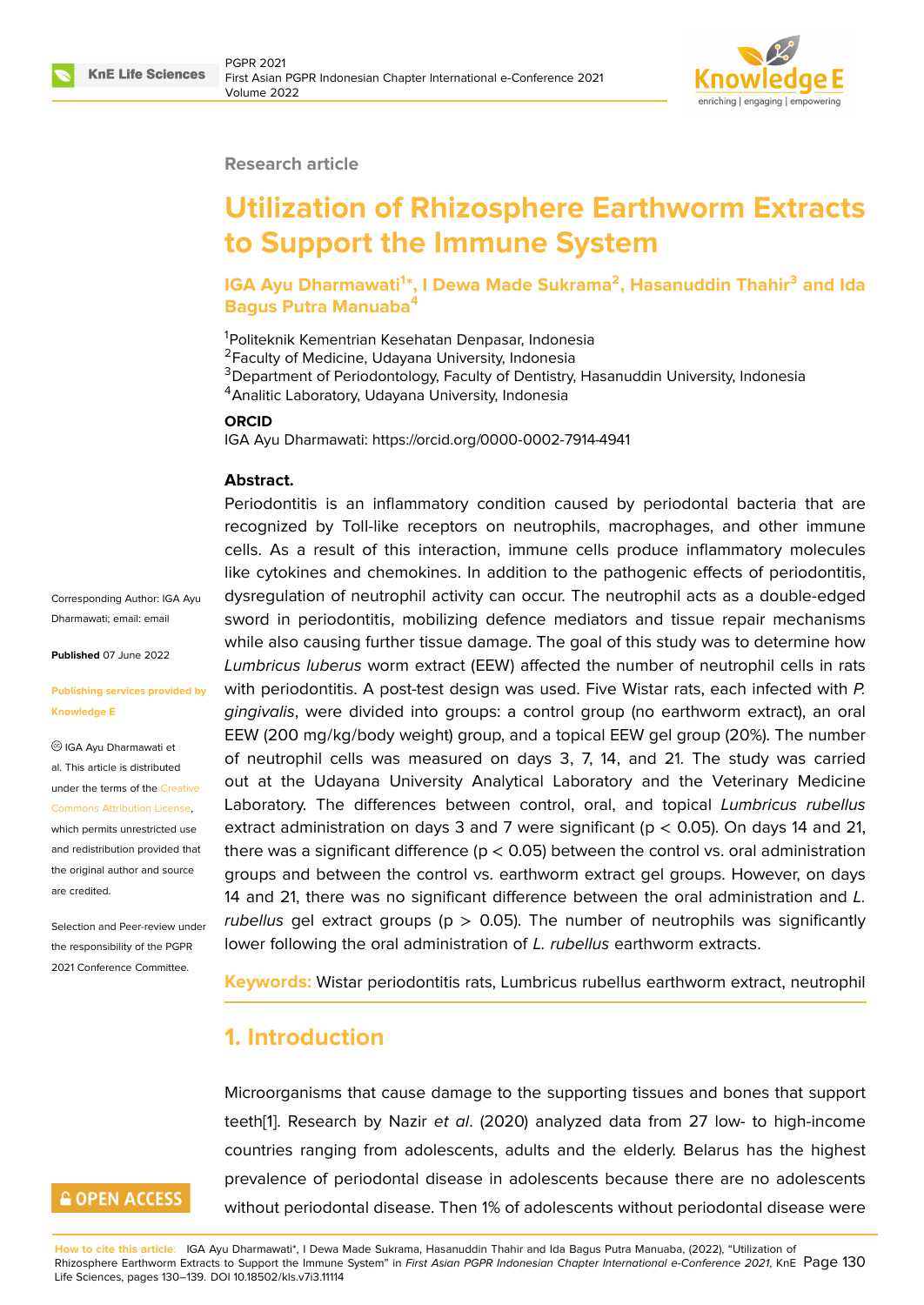owned by Norway, followed by Germany as much as 2%, while in Iran (30%) and Taiwan (14%) there were adolescents with periodontitis. In China and India almost all adults with periodontal disease, as well as in Belarus. While in Germany and Taiwan only 1% of adults without periodontal disease[2].

Chronic periodontitis occurs due to the induction of Gram-negative anaerobic bacteria such as *Aggregatibacter actinomycetemcomitans* (27.6%), *Treponema denticola* (33.6%), *Tannarela forsythia* ([41](#page-8-1).4%), *Porphyromonas gingivalis* (46.6%). *Phrophyromonas gingivalis* as the main cause of chronic periodontitis, this bacterium triggers immune and inflammatory responses[1]. Neutrophils and macrophages are immune cells that play a role in the inflammatory process. Neutrophils are non-specific inflammatory cells that first appear in large numbers in the exudate in the first hour of inflammation. There are approximately 5000 neutr[o](#page-8-0)phils per cubic millimeter of blood circulating at any time[3,19]. Neutrophils migrate into the blood circulation, infiltrate into tissues, and are phagocytosed. Neutrophils are a hallmark of acute inflammation, but can also be found in chronic inflammation, such as bacterial infection or tissue necrosis. Strict control of neutrophil survival after bacterial clearance through induction of apoptosis provides a protective effect on host tissue and prevents tissue damage after inflammation[4]. Failure to properly regulate the excess and turnover of neutrophils directly contributes to the pathogenesis of periodontitis. In addition to periodontal pathogenic effects, bacteria, dysregulation of neutrophil activity also play a role in periodontitis. Neutrophil[s](#page-8-2) function as a double-edged sword in periodontitis, causing not only the mobilization of defense mediators and tissue repair mechanisms but also further tissue damage[5]. Historically, neutrophils were an acute inflammatory response and are considered to be short-lived non-recirculating antibacterial effector cells. However, recent evidence suggests that neutrophils are quite flexible and perform previously unexpected funct[io](#page-8-3)ns, including transmigration and the ability to cross-talk with and regulate leukocytes in innate and adaptive immunity[6].

Giving antibiotics and anti-inflammatory for periodontitis therapy is needed to overcome inflammation, repair tissue damage, and eliminate the causative bacteria. However, the use of ant[ib](#page-8-4)iotics such as Metronidazole often has side effects such as abdominal pain, headache, nausea and changes in taste[7]. For this reason, it is necessary to look for natural ingredients as an alternative therapy in periodontitis which has few side effects, namely the extract of the earthworm *Lumbricus* rubellus[8]. Research by Mihara *et al.* (1991) found an enzyme from the digestive trac[t o](#page-8-5)f earthworms, which consists of six serine protease izoenzymes called Lumbrikinase. Lumbrokinase is thought to have antiplatelet and anti-inflammatory effects with a mechanism similar [to](#page-8-6) aspirin, by inhibiting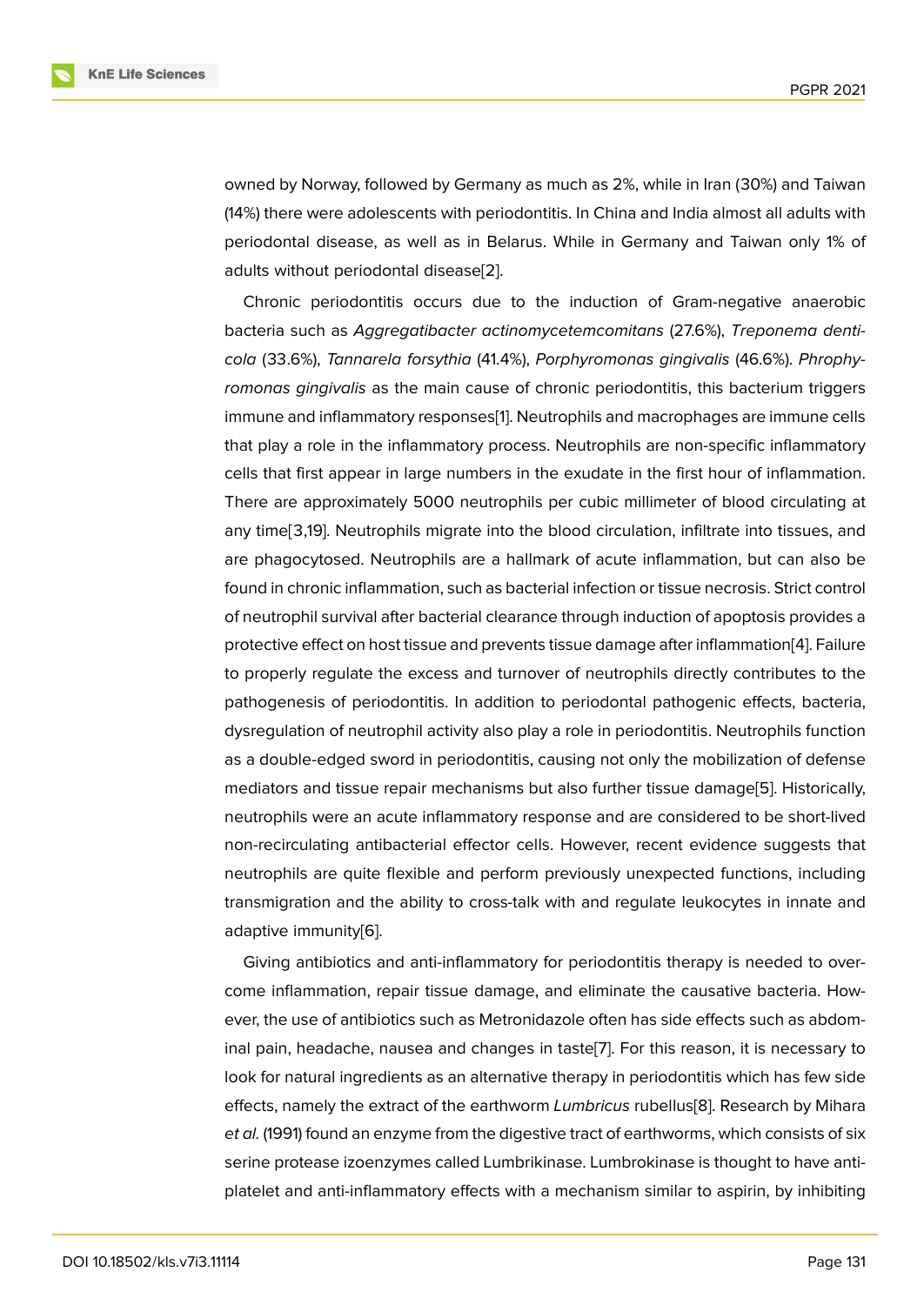the action of the cyclooxygenase (Cox) enzyme[9]. Earthworms have antioxidant activity that can increase the content of glutathione (GSH), glutathione peroxidase (GPx), catalase (CAT), and superoxide dismutase (SOD). The polyphenol content in earthworms has the potential as anti-inflammatory, antipyretic a[nd](#page-8-7) anticarcinogenic, while the coelemic fluid in earthworms functions as an anti-bacterial. The publication of Dharmawati (2019) proves that there is anti-bacterial activity in the extract of the earthworm Lumbricus rubellus which has the ability to inhibit the growth of the bacterium Phorphyromonas gingivalis[10]. This study aimed to determine the ability of Lumbricus rubellus worm extract to reduce the number of neutrophil cells in Wistar rats with periodontitis.

# **2. Methodology**

This is an experimental study with a posttest only control group design on Wistar white rats, with 3 treatment groups: oral administration of EEW (200m/kg/BW), topical gel EEW (20%), control (not given gel, mechanical treatment only). The research was conducted at the Analytical Laboratory of Udayana University, Bali, Indonesia and obtained ethical clearance from the Faculty of Veterinary Medicine, Udayana University. The sample size was calculated by Federer's formula – each 5 mice in the treatment group<sup>10</sup>. Wistar male rats aged 8 -10 weeks, body weight 250g – 300g.

### **2.1. Procedure steps**

### Steps 1. Making EEW *Lumbricus rubellus*

With the matseration method, the extraction of 1 kg of earthworm flour was dissolved in 3500 ml of ethanol, then stirred and allowed to stand for 24 hours. Furthermore, the filtrate and soaking residue will be obtained. The filtrate was separated from the residue by filtering it using Wattman filter paper and it was obtained as much as 1500 ml. By using a rotary evaporator, the filtrate was evaporated to obtain a thick consistency of 15.570 grams of earthworm extract[10].

Steps 2. Preparation of EEW *Lumbricus rubellus* 20% gel

With a basic mixture of glycerin, 0.18% methyl paraben as a preservative, 0.05% propyl paraben, and 3% CMC Na as the m[ain](#page-8-8) ingredient, 15% glycerin and 100% aquadest are added as basic ingredients. Weigh and measure all ingredients, then make a mixture by dissolving methyl and propyl paraben in the amount of glycerin available and stirring until homogeneous (Mixture I). Develop CMC Na in some available water by stirring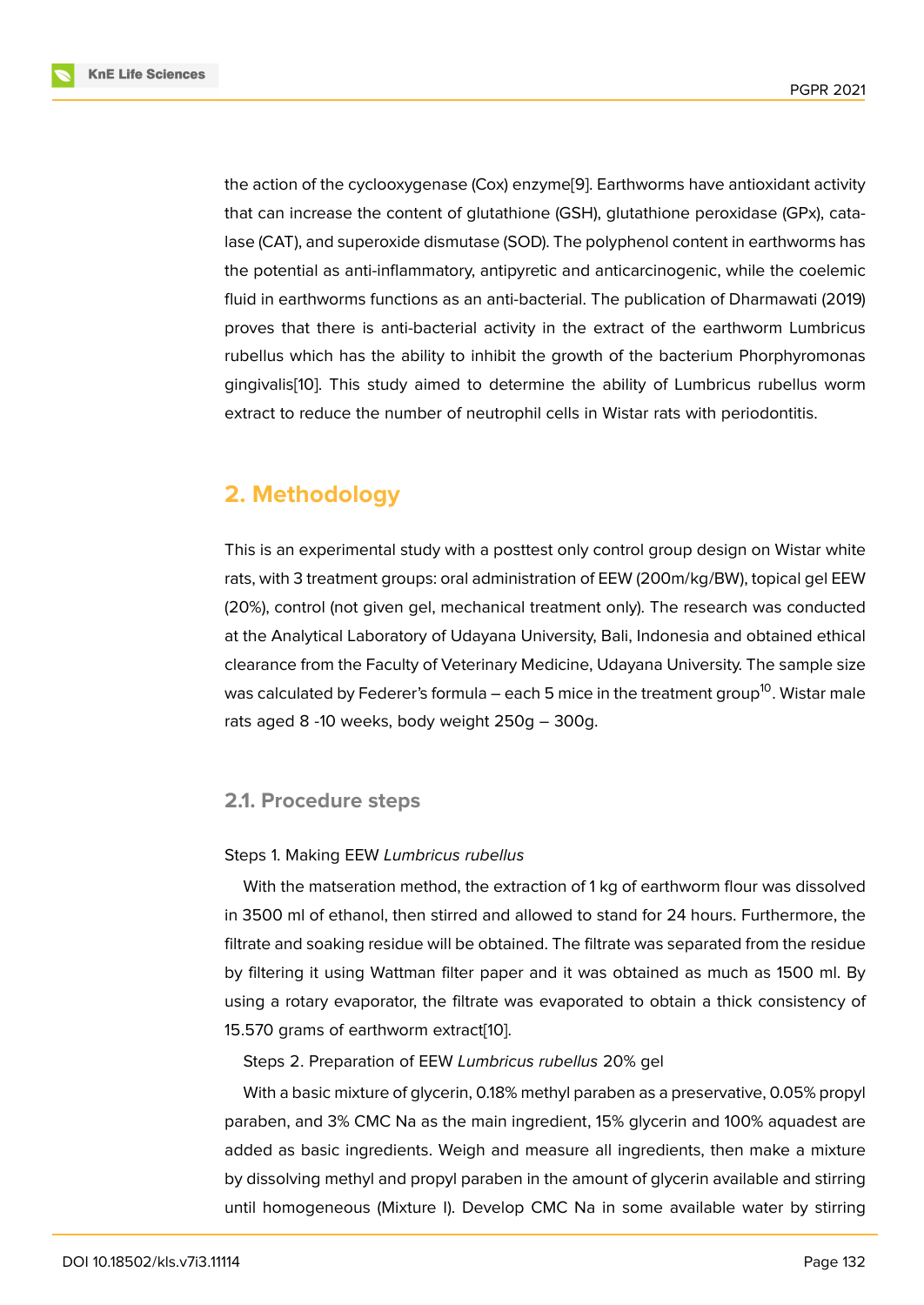using an overhead stirrer for 30 minutes (Mixture II). Add mixture II little by little to mixture I while stirring using an overhead stirrer until homogeneous[10].

Step 3. Periodontitis rat manufacture.

Rats were anesthetized using ketamine Hcl injection i.m in the ha[ms](#page-8-8)trings at a dose of 0.2 ml/250 g bw, then a periodontal silk ligature was placed on the anterior mandible in the sub gingival area. Then, Porphyromonas gingivalis was induced. Induction of Porphyromonas gingivalis with the amount of 3x108 Mac Farland, as much as 0.25ml once in the buccal area. Installation of the silk ligature for 7 days, after the ligature was removed, for 3 days no debridement was carried out, with the aim that the bacteria in the plaque persisted until chronic periodontitis occurred on the 11th day[11].

Step 4. Oral administration of EEW *Lumbricus rubellus*:

The earthworm extract was administered orally using a syringe. Th[e r](#page-9-0)at was held against the scalp so that its mouth was facing upwards. Then slowly insert the probe into the mouth until it reaches the stomach. Then, earthworm (*Lumbricus rubellus*) extract was sprayed. Extract dilution using distilled water can be done when the extract will be used. The extract was given at a dose of 200 mg/kg/day with 0.3 ml of distilled water. at 7 a.m. to 7 p.m.). Giving as much as 2x a day for 21 days [10].

Step 5. Topical administration of EEW *Lumbricus rubellus* 20%:

Topical administration of 20% earthworm *Lumbricus rubellus* extract gel which was applied with the help of a slow speed 1 ml syringe that could [be](#page-8-8) inserted into the bottom of the pocket as much as 0.3 ml. Giving 3 times a day at 07.00: 13.00: 19.00 Wita, for 21 days [10].

Step 6. Decafutation was carried out on days 3, 7, 14 and 21 to see the number of neutrophil cells, using a micrometer under a light microscope with 400x magnification, with [HE](#page-8-8) staining. The data obtained were tested for normality with *Kolmogorov Smirnov*, homogeneity test with *Levene test*, followed by treatment test with *One Way Anova*.

### **3. Result and Discussion**

The normality test results of EEW *Lumbricus rubellus* both orally and topically gel and control, on days 3,7,14 and 21 showed data were normally distributed ( $P > 0.05$ ).

Note: Analysis by the *One Way Anova Test*, \* significant at p <0.05

Table 1. The mean reduction in the number of neutrofil of the 3rd day in each treatment group were significant ( $p < 0.05$ ).

Note: Analysis by the *One Way Anova Test*, \* significant at p <0.05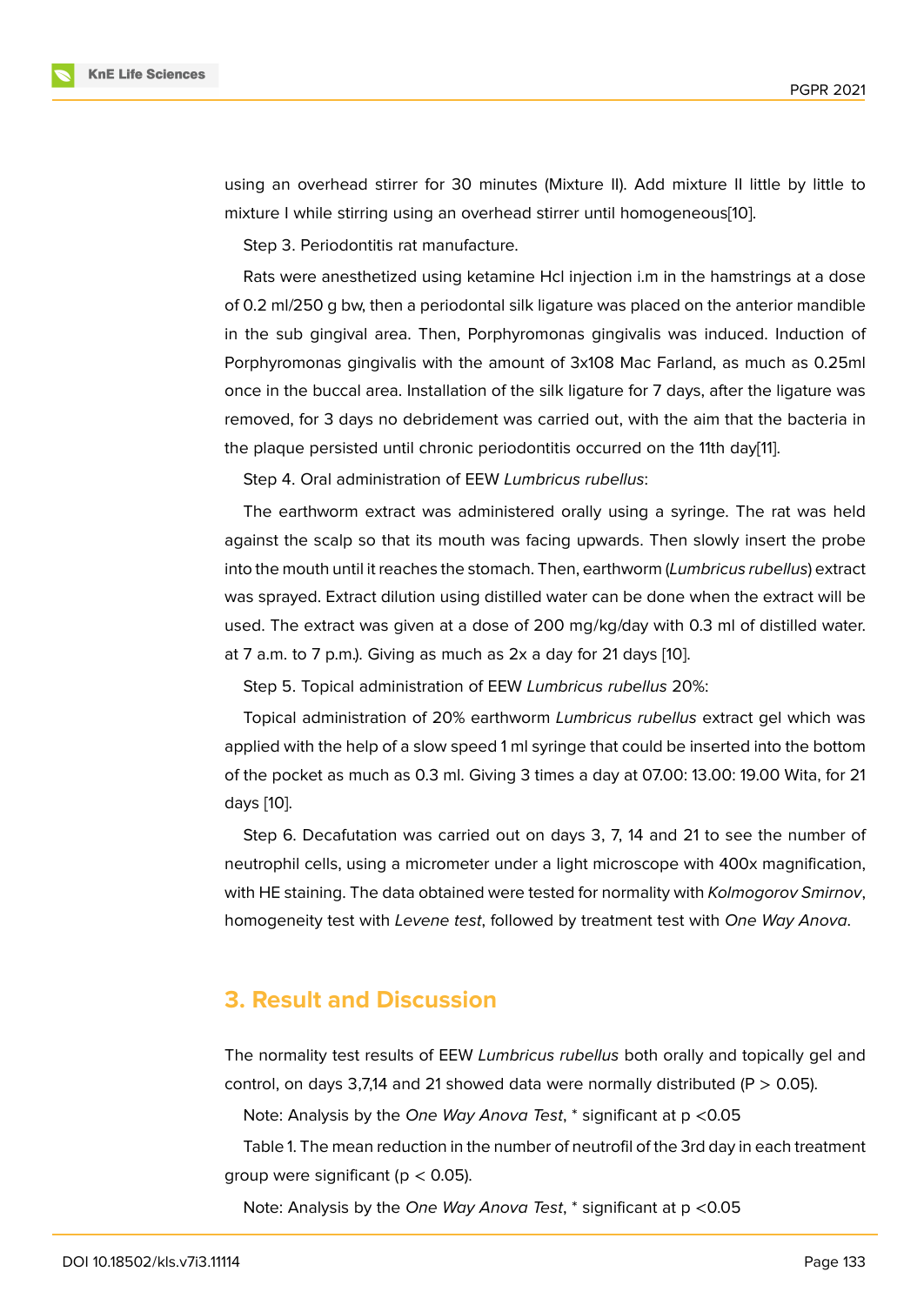| Group Criteria: |                    |   | Mean $\pm$ SD | $\overline{D}$ |
|-----------------|--------------------|---|---------------|----------------|
|                 | Control            | 5 | 144+8.59      | 0,000          |
|                 |                    |   |               |                |
|                 | Oral EEW           | 5 | $116 + 2.74$  | 0,000          |
|                 | <b>Topical EEW</b> | 5 | $103 + 3.27$  | 0,000          |

Table 1: Mean number of neutrofil on the 3rd day in each treatment group.

Table 2: Mean number of neutrophils on day 3 between treatment groups.

| Group Criteria: |                 | Mean diff. | $\mathcal{D}$ |
|-----------------|-----------------|------------|---------------|
|                 | Control-Oral    | 27.800     | 0.000         |
|                 | Control-Topical | 41.000     | 0.000         |
|                 | Oral -Topical   | 13.200     | 0.003         |

Table 2. Differences in mean number of neutrofil between controls, oral and topical administration, were significant ( $p < 0.05$ ).

Table 3: Mean number of neutrofil on the 7th day in each group.

| Group Criteria: |                    | n | $Mean \pm SD$ | $\mathcal{D}$ |
|-----------------|--------------------|---|---------------|---------------|
|                 | Control            | 5 | 143+12.64     | 0.000         |
|                 | <b>Oral EEW</b>    | 5 | $73 + 2.07$   | 0.000         |
|                 | <b>Topical EEW</b> | 5 | $39 + 2.59$   | 0.000         |

Note: Analysis by the *One Way Anova* Test, \* significant at p <0.05

Table 3. The mean number of neutrofil of the 7th day in each treatment group were significant ( $p < 0.05$ ).

Table 4: Mean number of neutrofil on the 7th day between treatment groups.

| Group Criteria: |                   | Mean diff. | D     |
|-----------------|-------------------|------------|-------|
|                 | Control - Oral    | 69.200     | 0,000 |
|                 | Control - Topical | 103.800    | 0,000 |
|                 | Oral - Topical    | 34.600     | 0,000 |

Note: Analysis by the *One Way Anova Test*, \* significant at p <0.05

Table 4. Differences in mean number of neutrofil between controls, oral and topical administration, were significant ( $p < 0.05$ ).

Table 5: Mean number of neutrofil on the 14th day in each group.

| <b>Group Criteria</b> |                    | n | $Mean \pm SD$  | $\mathcal{D}$ |
|-----------------------|--------------------|---|----------------|---------------|
|                       | Control            | 5 | 135+12.49      | 0.000         |
|                       | Oral EEW           | 5 | $33.40 + 2.30$ | 0.000         |
|                       | <b>Topical EEW</b> | 5 | $26.40 + 2.07$ | 0.000         |

Note: Analysis by the *One Way Anova Test*, \* significant at p <0.05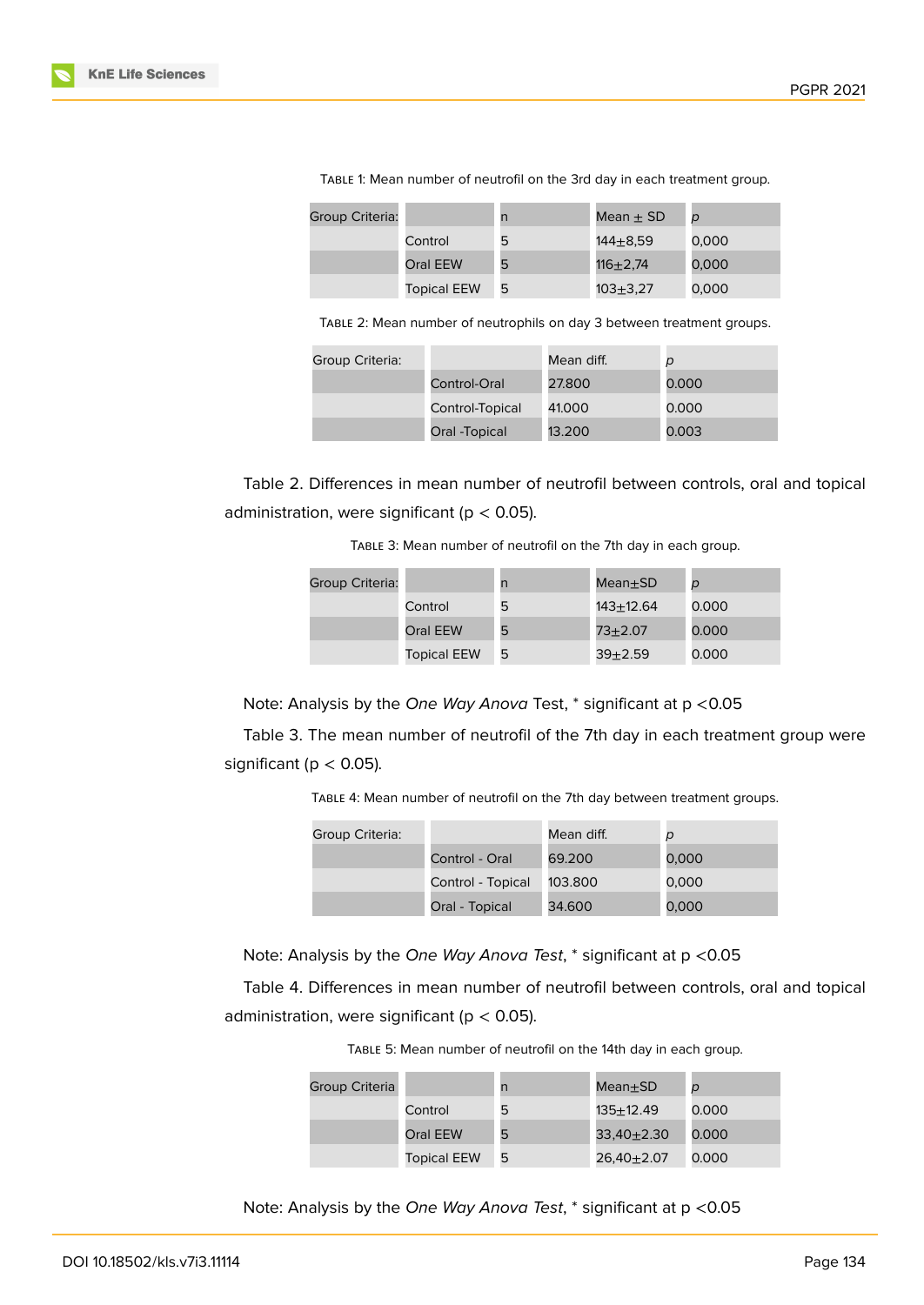

Table 5. The mean number of neutrofil on the 14th day in each treatment group were significant differences (p < 0.05).

> Group Criteria Mean diff. *p* Control - Oral 101.600 0.000 Control - Topical 108.600 0.000 Oral - Topical 7.000 0.162

Table 6: Mean number of neutrofil on the 14th day between treatment groups.

Note: Analysis by the *One Way Anova Test*, \* significant at p <0.05

Table 6. Difference in mean decrease in the number of neutrofil between control and oral, control with topical were significant ( $p$  <0.05), whereas oral and topical was not significant (p> 0.05)

Table 7: The mean number of neutrofil of the 21st day in each group.

| Group Criteria |                    |   | Mean $\pm$ SD | D     |
|----------------|--------------------|---|---------------|-------|
|                | Control            | ь | 138+4.04      | 0.000 |
|                | Oral EEW           | 5 | $39 + 2.59$   | 0.000 |
|                | <b>Topical EEW</b> | 5 | $35 + 2.30$   | 0.000 |

Note: Analysis by the *One Way Anova Test*, \* significant at p <0.05

Table 7. The mean number of neutrofil of the 21st day in each treatment group showed a significant difference (p <0.05).

Table 8: Mean differences in the number of neutrofil of the 21st day between treatment groups.

| Group Criteria |                   | Mean diff. | p     |
|----------------|-------------------|------------|-------|
|                | Control - Oral    | 98.800     | 0.000 |
|                | Control - Topical | 104.000    | 0.000 |
|                | Oral - Topical    | 5.200      | 0.020 |

Note: Analysis by the *One Way Anova Test*, \* significant at p <0.05

Table 8. Differences in mean number of neutrofil of the 21st day between the control and oral groups and between controls and topicals were significant ( $p$  <0.05). The difference between oral and topical groups was significant ( $p < 0.05$ ).

This research proves of giving Lumbricus rubellus worm extract to the number of neutrophil cells given orally, topically compared to controls there was significant difference in number of neutrophil cells on days 3, 7, 14 and 21 which was shown with a P value <0.05. This proves that different treatments and methods of giving earthworm extracts gave different results on the number of neutrophil cells. With the administration of earthworm extract, the number of neutrophils was much smaller than the control, which only carried out basic treatment in the form of scaling and root planning.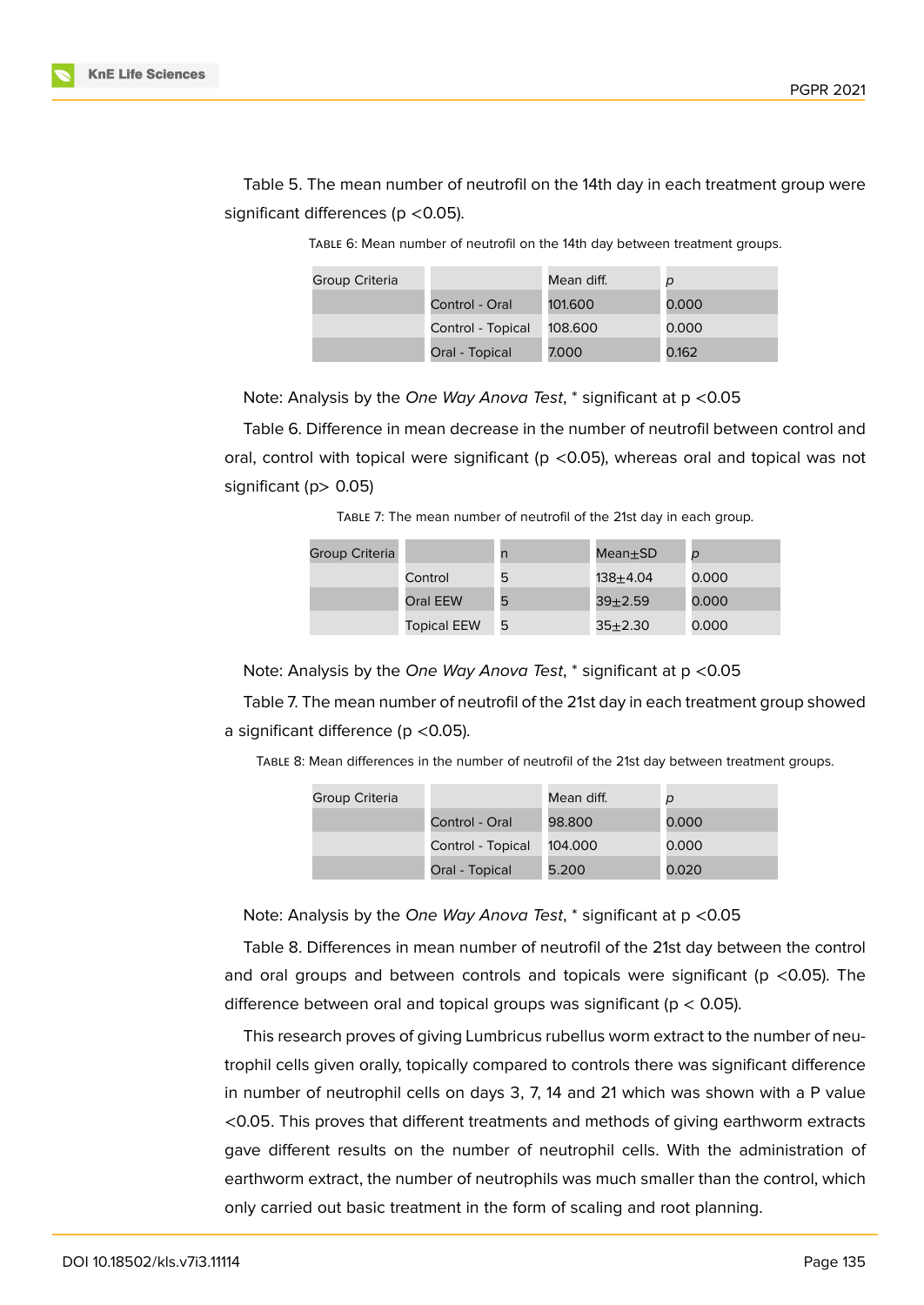Observations on number of neutrophil cells on day 3 showed a significant difference between control with oral and topical administration of earthworm extract, this was indicated by  $P < 0.05$ . The oral and topical administration of earthworm extract also showed a significant difference ( $P < 0.03$ ). Likewise for observations on the 7th day there was a significant difference between the control group, oral and topical administration of earthworm extract, as indicated by  $P < 0.05$ . Descriptively, seen from the mean and standard deviation values, it showed that topical administration of earthworm extract proved the least number of neutrophil cells  $(38+2.59)$ .

Observations on the  $14<sup>th</sup>$  day of the number of neutrophil cells between the control with oral and topical administration of earthworm extract showed a significant difference where the P value <0.05. However, between oral and topical earthworm extracts, there was no significant difference with  $P > 0.05$ . Similarly, on 21<sup>st</sup> day, between control and administration of earthworm extract orally and topically, there was a significant difference where  $P < 0.05$ . Meanwhile, there was no significant difference between the oral and topical groups (P > 0.05). This shows that the administration of earthworm extract orally and topically gave almost the same effect on number of neutrophil cells on the  $14<sup>th</sup>$  and  $21^{st}$  days.

Periodontitis is an inflammatory condition and periodontopathic bacteria (*Phorphyromonas gingivalis*) are recognized by neutrophils, macrophages and other immune cells with the help of Toll-Like receptors which recognize the molecular patterns of pathogenic microbes (PAMPs-lipopolysaccharides) and this interaction triggers the production of inflammatory molecules such as cytokines and chemokines by cell immunity[5]. Historically, Neutrophils are a response to acute inflammation as shortlived non-recirculating antibacterial effector cells. However, recent evidence suggests that neutrophils are cells that have multiple functions, including transmigration and cross-inte[ra](#page-8-3)ction capabilities to regulate leukocyte innate and adaptive immunity[12]. In addition, the half-life of circulating neutrophils is now thought to be longer than previously thought (a few days compared to hours). Complement triggers through various cascades (classical, lectin, alternative) will activate C3, this mechanism trig[ger](#page-9-1)s the formation of effector molecules that activate neutrophils. This complement system synergizes with TLRs to activate neutrophils and innate immunity. This proves that neutrophils are not only involved in acute inflammation but also in chronic inflammation[6].

*Phorphyromonas gingivalis* is the main bacteria in periodontitis capable of manipulating complement and TLR signals, inducing bacterial persistence. TLR2/TLR4 plays an important role in eliminating bacteria through activation of the MyD88 adap[te](#page-8-4)r protein[12,8]. Toll-like receptor 4 specifically recognizes the lipopolysaccharide of the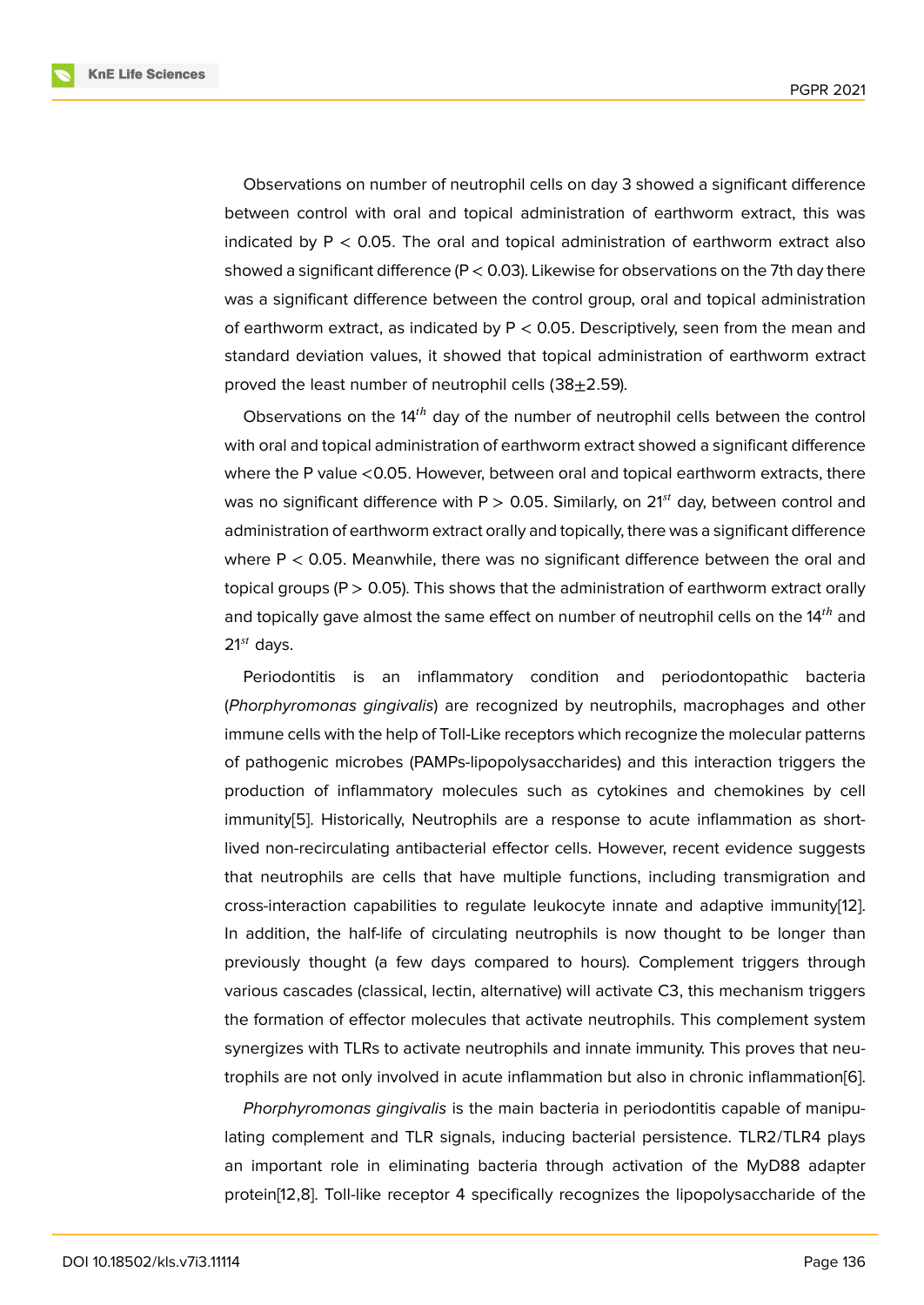Gram-negative bacterium *Phorphyromonas* gingivalis[13]. Activation of the TLR4 pathway signal activates the MyD88 adapter protein to bind to IRAK4, which in turn activates *transforming growth factor-B activated kinase* (TAK1), further activating NFKB inducing kinase (NIK) to degrade phosphorylation of IKK to I[KB](#page-9-2) for binding to P50 and P65 proteins (NFKB). to ubiquitin as an intermediary for proteosome degradation[14,15].

This research proves a decrease in the number of neutrophil cells from days 3, 7, 14 and 21. This was because the extract of the earthworm Lumbricus rubellus contained the enzyme lumbrokinase in the digestive tract which consisted of serine protease izoenzymes. Lumbrokinase is a proteolytic bioactive enzyme that has a molecular weight between 25 kDa to 32 kDa. Lumbrokinase is a plasminogen and plasmin activator, similar to tissue plasminogen activator (t-PA) found in other species[16,17]. Earthworm extract also contains polyphenol compounds as anti-oxidants and anti-inflammatory14 and in the body cavity segment of earthworms contains coelemic, 18 amino acids, fatty acids, micro elements, lumbritin, lumbrofebrin, tertrolum brolysin, purines, choline, cholesterol and vitamins[16,17].

Research results Wang *et all*. (2016) proved Lumbrokinase in *Lumbricus rubellus* can inhibit the activation of TLR4 which is dominant in periodontal tissue. Research has shown that lumbrokinase can inhibit phosphorylation or activation of JNK and cFos expression, which are signaling regulatory pathways responsible for injury[13]. The ability of Lumbrokinase to inhibit the TLR4 signaling pathway, resulted in decreased activation of IRAK4 phosphorylation, JNK phosphorylation, IKB phosphorylation, ERK1/2 phosphorylation and P38 phosphorylation. Inhibitors of the NFKB and MAPK p[ath](#page-9-2)ways, which are pathways for stimulating inflammation, result in a decrease in pro-inflammatory cytokines[16,19].

Earthworm extract also has the ability to inhibit the Cyclooxygenase enzyme, resulting in a decrease in oedema, this is evidenced in studies conducted by Mathur *et al*., (2011) and Shofianingsih (2016) where *Lumbricus rubellus* earthworm extract has almost the same effect as aspirin[18,19]. Lumbrokinase of earthworm extract can suppress the expression of Cox2 and inos. Cyclooxygenase 2 and inos are inflammatory proteins that have a fundamental role in pathophysiological conditions[15]. Dharmawati's research (2019) also proves that earthworm extract can physically reduce the depth of the periodontal pocket in periodontitis rats[20]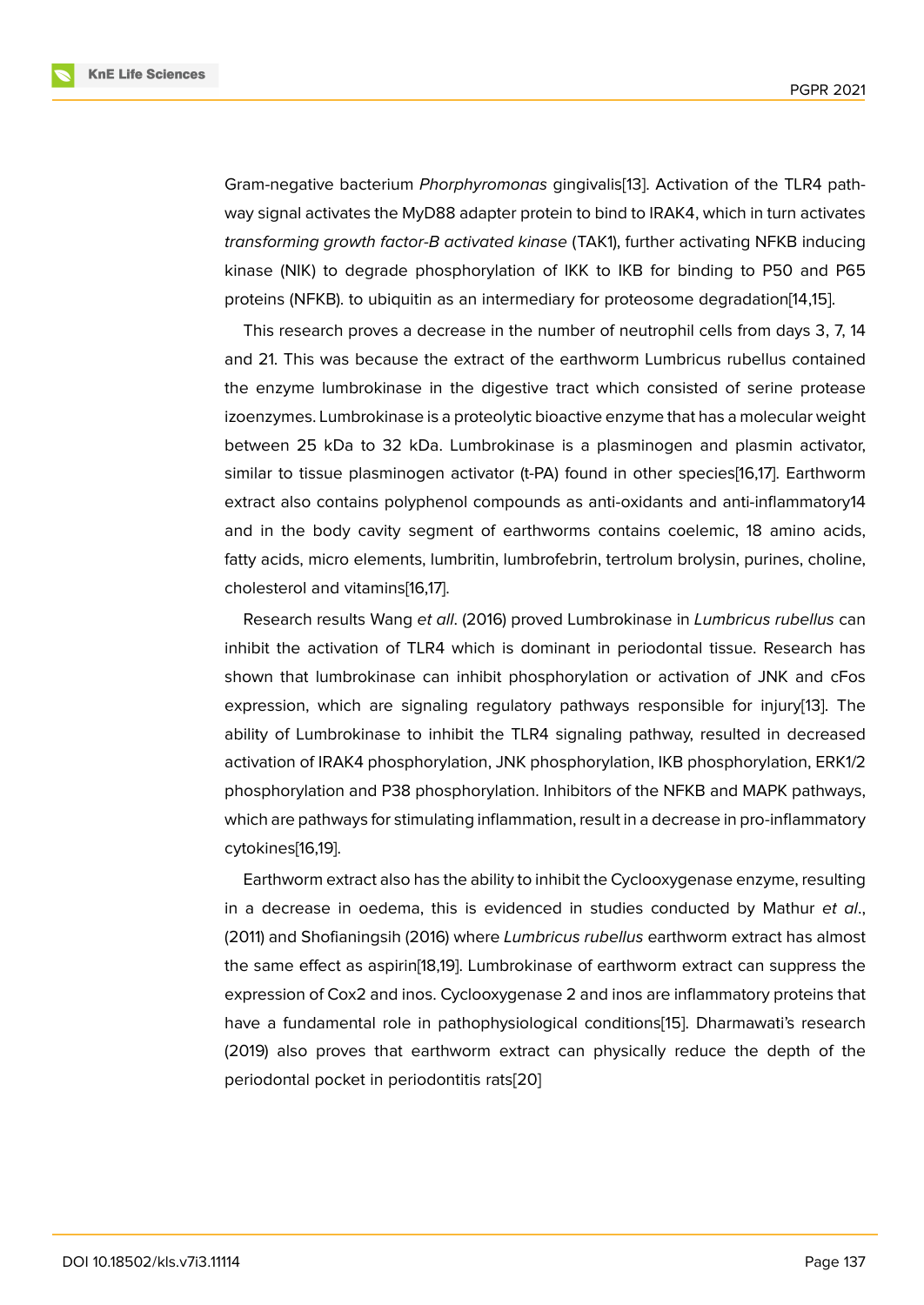

# **4. Conclusion**

This research proves that *Lumbricus rubellus* worm extract can be used as an antiinflammatory with its ability to reduce the number of leukocytes that play a role in inflammation of the periodontal tissue (periodontitis).

## **References**

- <span id="page-8-0"></span>[1] Hinrichs JE, Novak MJ. Carranza's clinical periodontology. Newman MG, Takei HH, Carranza FA, editors. 11<sup>th</sup> ed. Philadelphia: WB Saunders; 2012.
- <span id="page-8-1"></span>[2] Nazir M, Ansari AA, Khalifa KA, Alhareky M, Gaffar B, Almas K. Global prevalance of periodontal disease and lack of its surveillance. Hindawi. The Sciencetific World Journal. Vol. 2020:8 p:1-8.
- [3] Bian Z, Guo Y, Ha B, Zen K, Liu Y. Regulation of the inflammatory response enhacing neutrophil infiltration under chronic inflammatory condition. J Immunology. 2012;188:844-53.
- <span id="page-8-2"></span>[4] Cavalcante GM, Paula RJSD, Souza LPB, Sousa FB, Mota MRL, Alves APNN. Experimental model of traumatic ulcer in the cheek mucosa of rats. J Acta Cirurgica Brasileira. 2011;26(3):227-34.
- <span id="page-8-3"></span>[5] Maja S, Potempa J. Manipulation of neutrophils by *Phorphyromonas gingivalis* in the development of periodontitis. J Frontiers in Cellular and Infection Microbiology. 2017;7:197.: 1-12
- <span id="page-8-4"></span>[6] Hajishengallis G, Chavakis T, Hajishengalis E, Lambris JD. Neutrophil homeostatis and inflammation: Novel paradigms from studying periodontitis. J of Leukocyte Biology. 2015;98:539-548.
- <span id="page-8-5"></span>[7] Andayani R, Chrismirina S, Pratiwi HA, Husni MH. The quantity of neutrophil and macrophage after the application of red ginger on white rats with chronic periodontitis. Padjadjaran J of Dentistry. 2016;28(2):100-105.
- <span id="page-8-6"></span>[8] Prasetya RC, Purwanti N, Haniastuti T. Neutrophil infiltration in mice with periodontitis after administration of mangosteen peel ethanolic extract. J Ked Gigi Indonesia. Vol. 21(1):33-38..
- <span id="page-8-7"></span>[9] Gayatri, A Purwantyastuti. Use of lumbokinase as an oral fibrinolytic and antithrombotic. J Continuing Medical Education. 2013;40(3):167-170.
- <span id="page-8-8"></span>[10] Dharmawati IGAA, Mahadewa TGB, Widhyadharma IPE. Antibacterial activity of *Lumbricus rubellus* earthworm extract against *Phorphyromonas gingivalis* as the bacterial cause of periodontitis. Macedonian J of Science. 2019;7(6):1032-1036.